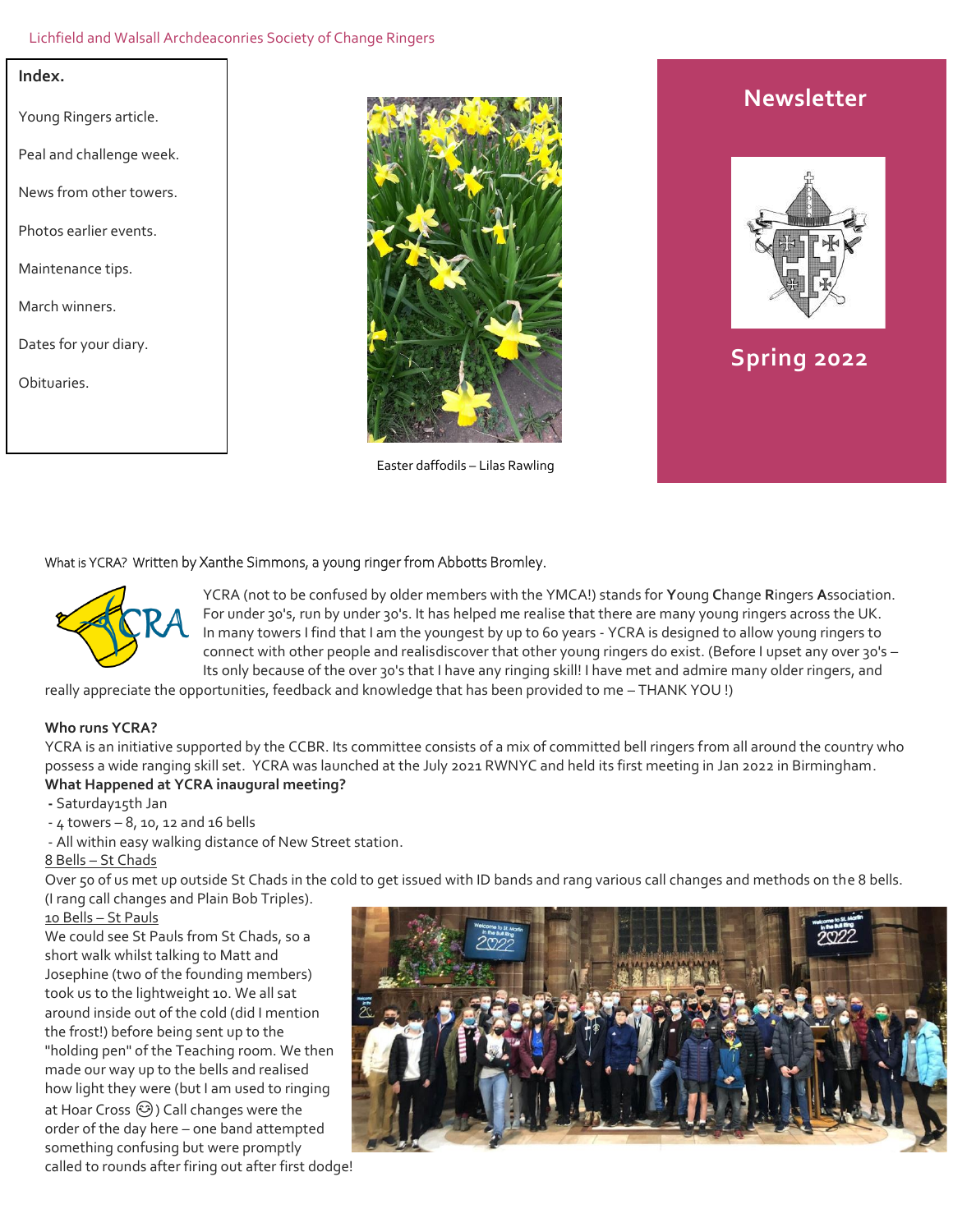#### 12 Bells – St Philips (B'Ham Cathedral)

After a visit to Greggs to get a well-earned warming cuppa it was time for the ascent up to the Cathedral ringing room. This time we had a camera man in the middle of the ringing circle! I rang call changes with a wide age range of people (called the "right way") from ~10 years old to an ancient (on the day) 30 year old.

### 16 Bells – St Martins (Bull Ring)

The famous Bull Ring – all 16 bells rung perfectly at times (from what I could distinguish!). Plain Hunt on 15 was very impressive – I didn't do that  $\odot$ BUT I did ring "Fancy call changes" where we were separated into 4 groups of 4 (by a blue sally) and then calls of "2 to 3" meant 8 changes took place. A great opportunity provided by YCRA – only 3 places in the world could possibly offer this 16-bell experience!

#### **When's the next YCRA meeting?**

Of course there is a RWNYC in Exeter in July, but there is also a YCRA Sept 2022 meet in Nottingham already planned.

# See their website ycra.org.uk for more information.

**Who do I need to talk to about Young Ringers in LWASCR ?**

Our youth ringers are not as scary as the 50 in Birmingham – I promise!

If you are under 18 or know people who are please contact Ray Hosking: ravian72@btinternet.com

### **Wouldn't it be great if we could represent LWASCR in Exeter on July 2nd?**

It is to be based at Exeter Cathedral with a format will be similar to previous years (methods and called changes) including, hopefully, open ringing at the Cathedral on the glorious 72cwt 12, the second heaviest peal of bells in the world!

### **Xanthe Simmonds**

### **Lichfield & Walsall Archdeaconries Society Peal Week 2022**

After a Covid gap last year, the 12<sup>th</sup> LWASCR peal week coincided once again with Half Term and resulted in 7 successes with 35 ringers taking part. Planning started some time ago when it wasn't clear what restrictions might still be in place and so a more modest number of attempts were scheduled. Thanks to organisers Roger, Anne and Gordon, it ended up being a bit bigger than we expected – we even got a Birmingham peal kindly linked to our RW event! Thank you to all of the organisers for their hard work in providing opportunities for ringers in our area.

Three people rang their first peals – Xanthe and Sam at Armitage and Gary at Cannock. Xanthe has been ringing for about 5 years at Abbots Bromley, participating in the LWASCR youth team throughout that time. Sam has been ringing at Lichfield Cathedral since attending the Cathedral school and is ringing doubles, minor and triples methods inside. Gary got within sight of the finishing line of his first peal in the peal week 2 years ago only for the attempt to falter in the last 10 minutes. He also was delighted to score second time round.

This peal week also aimed to get people back up to speed following the lockdown(s) and so there were perhaps fewer 'firsts' than in previous years. However well done to Mikey on ringing his first peal inside (only his second peal) at Coseley. One other pleasing 'first' was Dave Towell scoring his first of Major on handbells. Dave learnt handbells from scratch as a lockdown project and has now rung three handbell peals!

Rather than waiting until next February, I hope that ringing leaders will follow this up with second attempts. With the Queen's Platinum Jubilee celebrations in June, there is an ideal time frame to aim for.

Thank you to everyone who took part and to those who assisted with the organisation. Keeping peal ringing alive in small Societies can be hard work but, despite the effects of lockdown, there was a lot of determination to succeed and I hope everyone enjoyed themselves. Well done to all.

### Stuart Hutchieson

Society of Rambling Ringers and Lichfield & Walsall Archdeaconries Society Brewood, Staffordshire, St Mary and St Chad Saturday, 19 February 2022 in 3h 25 (21–2–12 in E♭) 5152 Bristol Surprise Major Composed by M B Davies (No. 4) 1. George A Dawson 2. Elizabeth Hutchieson 3. Alex S Riley (C) 4. Stephen G Askew 5. John F Mulvey 6. Luke S P Riley 7. Stuart C W Hutchieson

8, Roger S Riley

7: 1250th peal. 5,7: 200th together.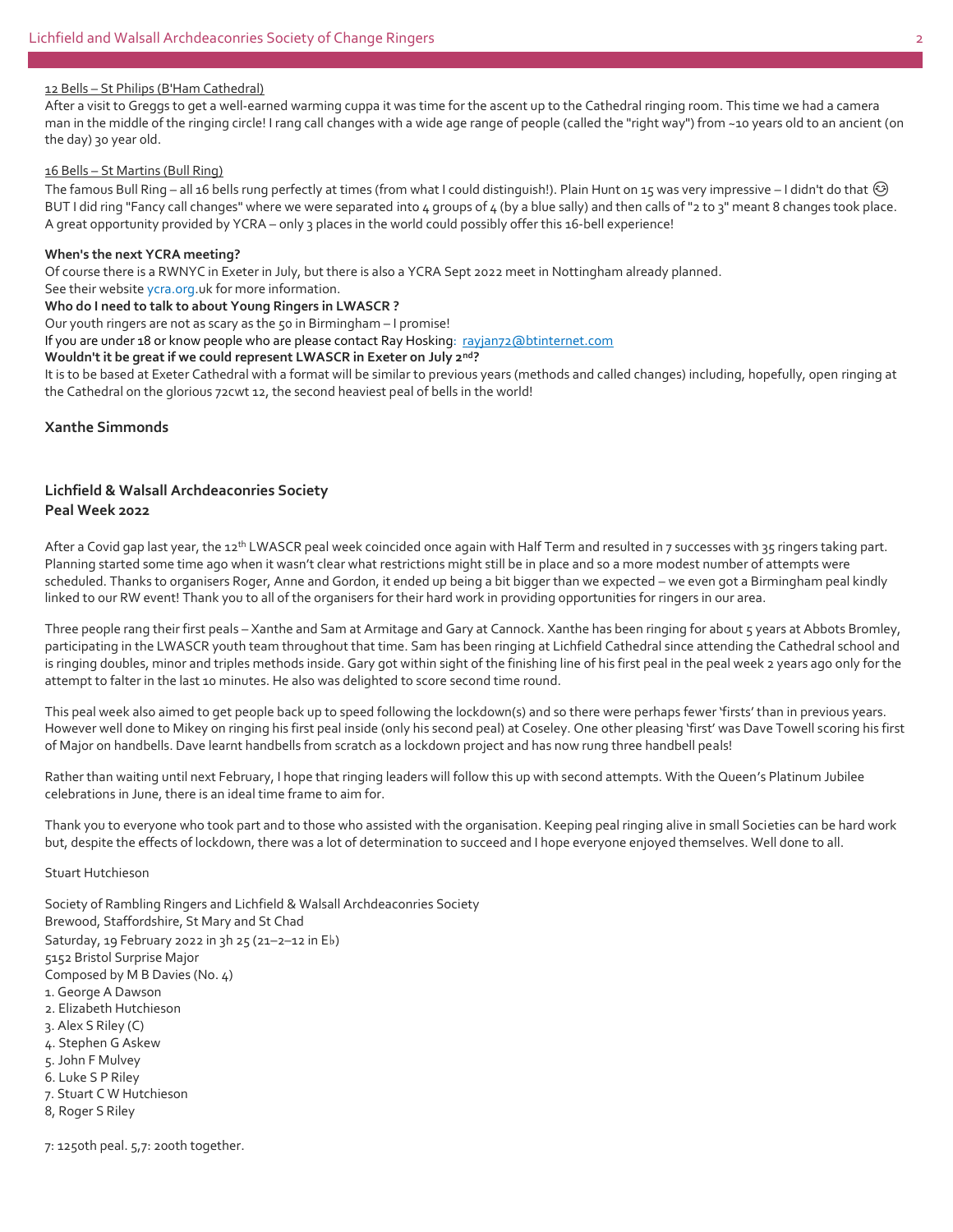(St Martin's Guild) Lichfield, Staffordshire, Cathedral Church of the Blessed Virgin Mary and St Chad Saturday, 19 February 2022 in 3h 23 (31–2–9 in D) 5002 Stedman Caters Composed by M R Eccleston (bobs only) 1. Jimmy L Yeoman 2. Jack E Page (C) 3. Rachel L Mahoney 4. Oliver C Bates 5. Paul E Bibilo 6. Andrew V Brown 7. Alan Regin 8. Jonathan B Townsend 9. Colin G Newman 10. Claire F Roulstone Kemberton, Shropshire, St Andrew

Saturday, 19 February 2022 in 2h 27 (5–2–19 in A♯) 5040 Surprise Minor (7m) 1 extent each of York, Bourne, Norwich, Ipswich, Surfleet, Beverley and Cambridge. 1. Dawn Grundy 2. Andrew W Gordon 3. Gail K Lawrence 4. Timothy M Davis 5. Matthew Lawrence (C) 6. Andrew C Ogden

Lichfield, Staffordshire, 8 Beechfield Rise Sunday, 20 February 2022 in 2h 35 (11 in G) 5040 Plain Bob Major Composed by Stuart C W Hutchieson 1–2. Elizabeth Hutchieson 3–4. Lucy Smith 5–6. Stuart C W Hutchieson (C) 7–8. David L Towell First peal of Major in hand: 7-8. Welcome back to peal ringing for Lucy, ringing her first since Covid restrictions were imposed.

Coseley, West Midlands, Christ Church Sunday, 20 February 2022 in 2h 54 (11–2–5 in G) 5056 Plain Bob Major Composed by John R Pritchard 1. Michael Chester 2. Gillian Eastwood 3. R Jean Nixon 4. Richard J Hurst 5. Stephen G Askew 6. Michael S Roberts 7. Paul E Bibilo 8. Gordon R Birks (C) First Major inside: 6

Abbots Bromley, Staffordshire, St Nicholas1376 Rutland, 1344 Yorkshire, 1280 Lincolnshire, 1088 Cambridge, 133 com, atw. Composed by Bernard H Taylor

- 1. Elizabeth Hutchieson
- 2. R Jean Nixon
- 3. Ruth Jopp
- 4. David L Towell
- 5. Dawn Grundy
- 6. Paul Jopp
- 7. Stuart C W Hutchieson (C)
- 8. Andrew C Ogden
- Liz is the 12th person to circle the tower.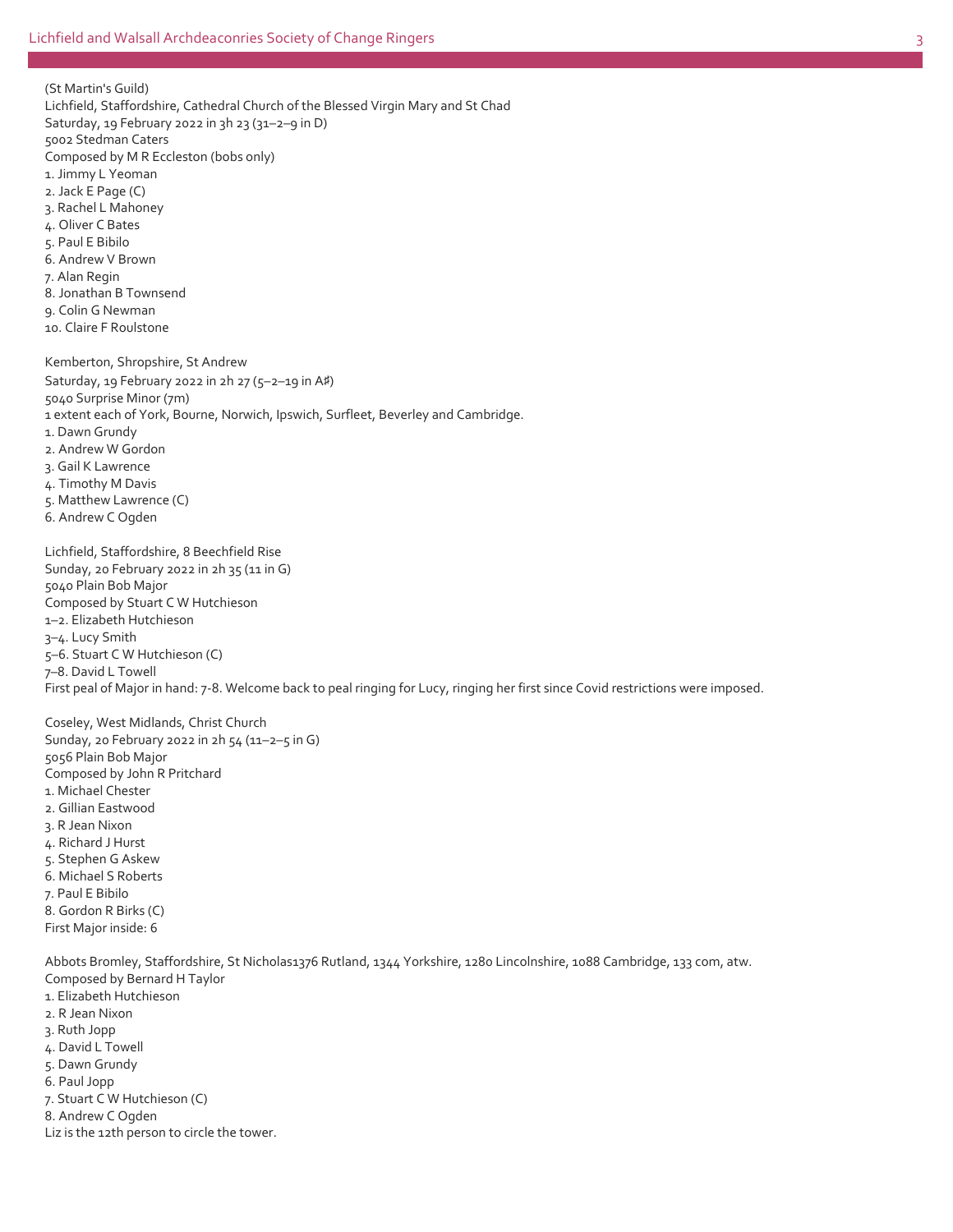Armitage, Staffordshire, St John the Baptist Friday,  $25$  February 2022 in  $2h$  39 (4-2-20 in C) 5040 Plain Bob Minor 1. Xanthe A Simmonds 2. Timothy C Hine 3. Simon P Ferguson 4. Sam Ecclestone-Brown 5. Jonathan B Townsend 6. Stuart C W Hutchieson (C) First peal for 1 and 4. 50th together 3 and 6.

Cannock, Staffordshire, St Luke Saturday, 26 February 2022 in 3h 4 (14–0–10 in F) 5104 Plain Bob Major Composed by Stuart C W Hutchieson 1. S Geoffrey Pick 2. Selwyn G Jones 3. John F Mulvey 4. Gary S Crutchley 5. Michael J Dew 6. Stephen G Askew 7. Malcolm Quimby 8. Stuart C W Hutchieson (C)

First peal : 4. First peal with a mechanical heart valve for Malcolm (Six Million Dollar man) Quimby.

February is challenge month in the Lichfield & Walsall Archdeaconries Society. We were delighted that so many towers rang something special for the 70th anniversary of the Queen's accession last weekend. Meanwhile, there have been two quarter peal challenges:

Grandsire Doubles at Pelsall [https://bb.ringingworld.co.uk/view.php?id=1493139](https://l.facebook.com/l.php?u=https%3A%2F%2Fbb.ringingworld.co.uk%2Fview.php%3Fid%3D1493139%26fbclid%3DIwAR3zo0fgoyrWQZisDnKFFXoNa9E4Z6AU7hF_2CYiMv5o8V5X6wfTGkl3rLM&h=AT0w3xUuYJVplvZ6_-g21Nxajtd4o0Vs77x1xLQ9ZVpnFI6w4FwlHg4X_7hE01mIEqZb560TRtdqVmudI1Kbo0AsXxBQO8LqWGal8fGbjNaf4e-9ttwLmKSX68lghzMUoKyKLs3W0YEjdu9G6w&__tn__=-UK-R&c%5b0%5d=AT1GU00K-HDcoRSKlggUe-cNBkJgCj_I_4SiHEx3ddU6JPncjUbAJ3CliKLxtpdHqNv04593JJol8HP-ewx_Wz-vJtAv-KGDvLWhypU7or9f3cK9CtMaSllc8B3EOA34INdYprlQLtZp3AzkBl7tKo4SkwJzDrsh2y3aF3mFDzbAZf8) and spliced Cambridge / Yorkshire /Lincolnshire / Rutland at Cannock. [https://bb.ringingworld.co.uk/view.php?id=1493123](https://bb.ringingworld.co.uk/view.php?id=1493123&fbclid=IwAR3litBtNdfILJqfWlvAxCudf9cOiT03JLY5tbVH5OkfdyojQ88YCfRuox0)

Well done to everyone involved.

### **Congratulations to:**

A Quarter peal at Hoar Cross recognizing and celebrating Dawn Grundy's 50 years as regular church organist St Nicholas, Abbotts Bromley.

1260 Doubles ( M ): 720 of Grandsire, 540 of Plain Bob

- 1. Anne E Ogden (C)
- 2. Elizabeth Hutchieson
- 3. Gail K Lawrence
- 4. Dawn Grundy
- 5. Helen R Jarvis
- 6. Rachel J Everett

Also rung for International Women's Day, March 8th

### **News from towers…**

**St Augustine, Rugeley** hosted the 2022 Striking competition and meeting on March 19<sup>th</sup>. It was the first contest for two years due to covid restrictins (last year's was online) and was a well attended event. The team at Rugeley provided a very warm welcome and a lovely selection of drinks and snacks, the sun was shining and the really good ringing all made it a very successful event.

Unfortunately the Coseley team had to withdraw because of covid; five teams took part.





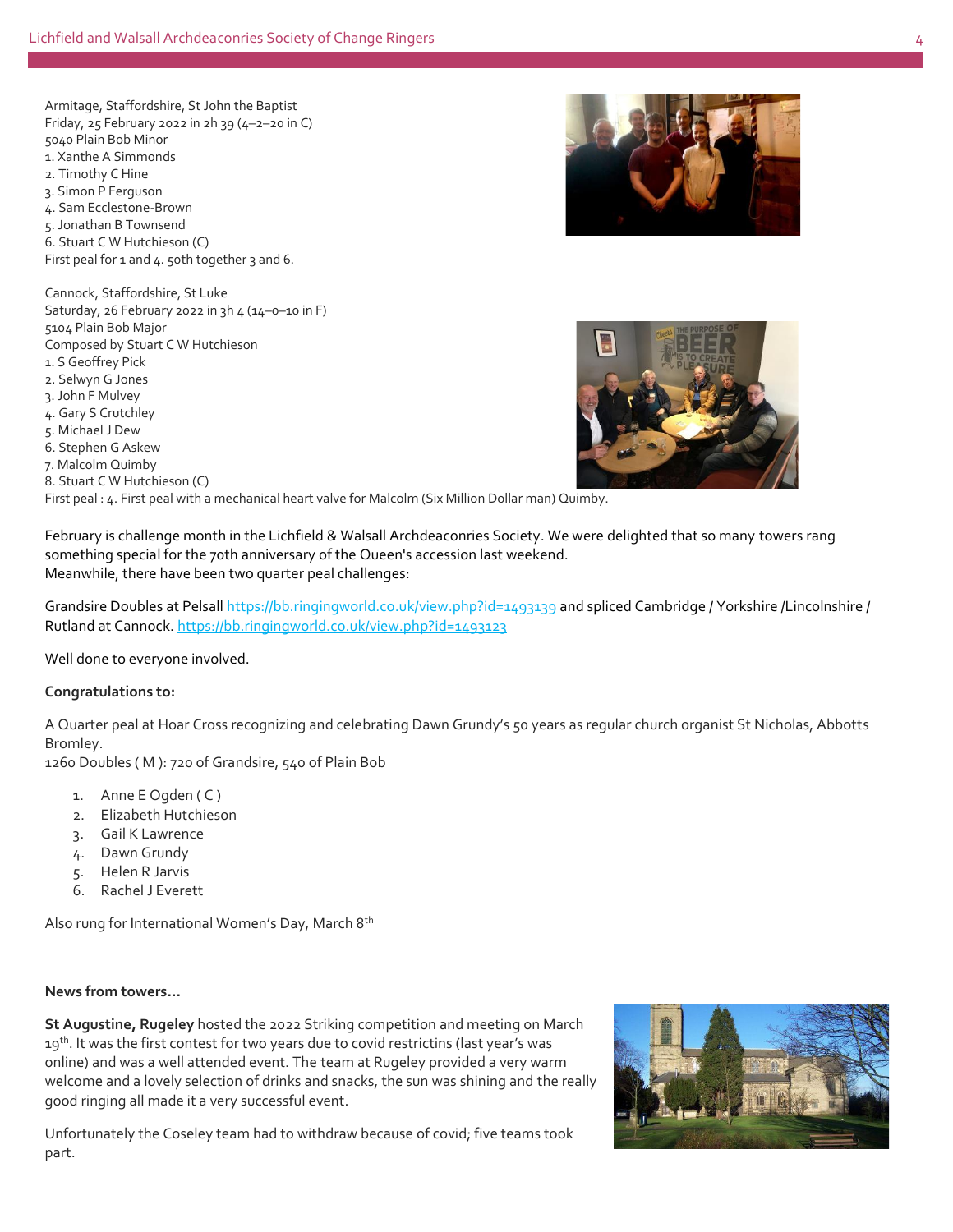

### Abbotts Bromley Armitage Brewood Cannock Lichfield Cathedral

Congratulationsto everyone who rang, to Alastair for adjudicating, to the hosts, to all who came to support and listen, and welcome to new member Jonathan Healey. It all made the day an enjoyable and successful meeting.

Few points separated the five teams. Results and the contract of the contract of the contract of the contract of the contract of the contract of the contract of the contract of the contract of the contract of the contract of the contract of the contract of th 1st Lichfield Cathedral 2nd Cannock 3rd Abbots Bromley 4th Aldridge **All and Struck and Struck and Struck and Struck and Struck and Struck and Struck and Struck and Struck and Struck and Struck and Struck and Struck and Struck and Struck and Struck and Struck and Struck and St** 5th Brewood. Helen Jarvis receiving trophy.



A PEAL OF<br>RDSHIRE SURPRISE

**Mavesyn Ridware** Anyone visiting St. Nicholas Mavesyn Ridware to ring now will see that we have a lovely new addition to the 'wall art'!

To celebrate the longest peal rung in Staffordshire that was achieved back in 2010, we asked Keith Brooks to design us a peal board. Keith was most helpful, firstly sending us numerous photos of previous ones that he had done and once we had agreed on the style and text we came up with a most agreeable layout, to be laid out on oak.

We are so pleased with the final product – the bespoke lettering and motifs give the piece a most unique feel and Keith's attention to detail is second to none.

Sadly, Lee Southall, who rang in the peal, is no longer with us, but we invited his sister Kerry and her daughter to come and view the peal board in situ and they were both very touched. It was definitely something that Lee could have been very proud of.

So, if you are looking to have a peal board commissioned yourself, we would have no hesitation in recommending Keith's work.





New method preparation: some ringers arrive ready to ring it, some not!

Other joys of the tower - spring cleaning!

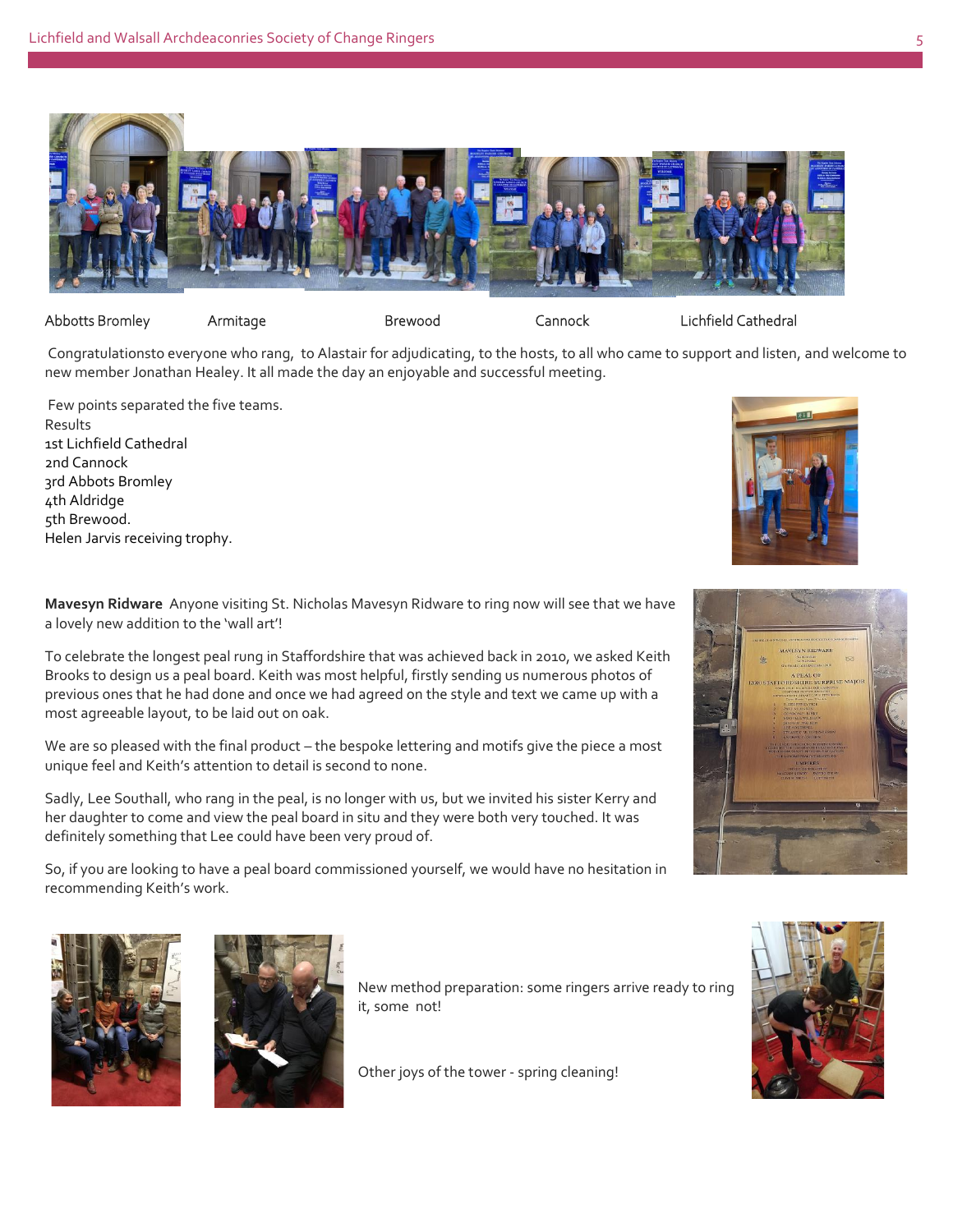### **Lichfield Cathedral** .

Several adult learners have recently joined the cathedral band; Monday's practice begins at 7.00 pm to accommodate a wide range of skills and experience. Meet Amanda, Hilary, Becky and James.

On Easter Sunday they rang for the first time for Sunday worship.









Ray Hosking has been increasing the number of young ringers at Lichfield by introducing two grandsons to ringing. The photo of the three of them after ringing rounds and call changes on six. Aled (middle) has been ringing since 2019 and who, in spite of the covid 'break', is ringing inside in Stedman triples, grandsire caters, cambridge minor and conducting doubles on practice night. His brother Rhydian started ringing 8 months ago and already ringing rounds and call changes.

### *The Tantony Bell*

If you were visiting Lichfield Cathedral on Sunday, 23<sup>rd</sup> January, you could have seen a small bell – small to us, as it weighs 63 kg (1 cwt oqtrs. 27lbs) – prominently displayed in front of the nave altar and causing much interest. This is the tantony bell, a name sometimes given to a small bell, or the smallest of a set; the title comes from the name of St Ant(h)ony the Great of Egypt, who lived from 251 to 356 and whose emblems included a bell, as it was said he travelled around with small bells on his staff and sometimes was accompanied by a pig with a bell on its collar.

Our tantony bell is hung and swings in the louvres on the south side of the central tower, positioned so that its sound can be clearly heard,



about to begin. Everyday chiming and exposure to the elements over many years led to the necessity for its complete restoration at Taylor's bell foundry in Loughborough.

not only in the Close, but also quite a way off in the centre of the city, proclaiming that a service is



This image of the Tantony bell was taken by Christopher J. Pickford. Now returned suitably resplendent in a new coat and with new fittings, the bell was blessed in the morning Choral Eucharist service, followed immediately by a short touch of major on handbells rung

by members of the cathedral band – Helen Jarvis, Sue Binns, and Clive and Lucy Smith. Experts consider that the bell was probably cast in about 1500, amazingly over 500 years ago; this was in the reign of the contract of the Henry the Henry the contract of the VII.

Mostly due to the destruction or removal of the cathedral's treasures during the Reformation and the Civil War, this bell is now one of the oldest artefacts in the building. However there is much that we do not know about the bell. If only it could talk! I would love to ask it many questions. Firstly, where were you cast and by which bellfounder? Who gave the order and paid for you? Did you come to the cathedral straightaway? What does your inscription say? Your black letters (some upside down, as was often found in early times) are now badly worn or obliterated and even copies taken in the 19<sup>th</sup> century are indecipherable. A cross is still visible but has so far not been accurately



identified. Surely you were intended to be hung in a religious building of some kind, but where? Were you a sanctus bell somewhere else before you came to Lichfield? You were cast just before all the turmoil that came at the time of the Reformation; How did you manage to survive? We know that there were bells included in the sale of the contents of the Friary when it was forced to close in 1538 -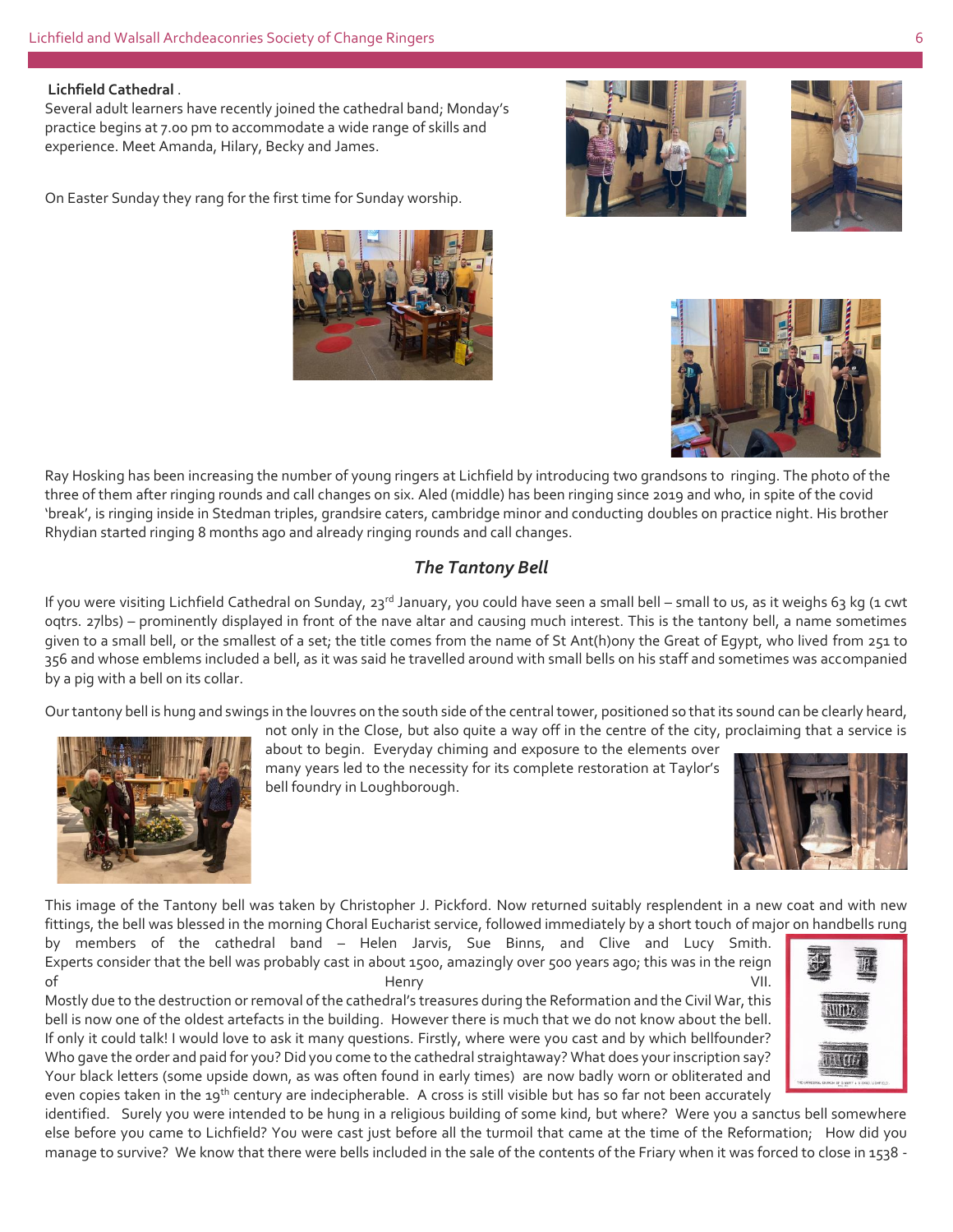did the cathedral authorities buy you then? Were you one of the collection of twelve bells in the cathedral allowed to remain according to the report the Crown Commissioners made in 1553? Or were you given to the cathedral by a benefactor?

Were you here during the Civil War when all the bells were supposed to have been broken up and recycled for ammunition? Or were you the little bell reputedly smuggled out of the Close with other treasures from the cathedral as the Parliamentarians made their way to Coventry? That one was reputedly returned as a 'stolen' bell in 1661 and could be the 'little bell' hung five years later after the rebuilding of the three towers was completed.

From your battered condition you have obviously led a chequered existence, but what a view you have high up in the central tower; from here you have followed the life of the Close; you have seen numerous clergy come and go, watched endless church processions, visits of various kings and queens, many Bower parades, markets and celebrations of all kinds, and listened to your big siblings in the south-west tower as they ring out on both joyful and sad occasions.

We may never know the answers to these questions, but may your strong voice be heard resounding around the close and city for many centuries to come! **Lucy Smith** 

### **Armitage**

Thursday Accelerated Progress Sessions (TAPS)

I was able to attend two of the four Thursday Accelerated Progress Sessions, (TAPS), held in February and March 2022. The sessions are held during Challenge Month. Their purpose is to enable people to try something new which challenges them with an experienced band to support them.

The sessions were held at Armitage parish church. The bells are a light ring of six which are straight forward to handle. On both occasions when I attended some people were doing basic work , such as call changes and ringing the tenor as last bell down, and others were trying methods which were new to them, or at which they wanted to improve, such as Cambridge.



As there were fewer people at the second session which I attended I had more chance to ring. However I was able to ring at both sessions with a supportive band. I was able to do plain hunting and ring plain bob on the third. As our current band at St. Matthew's, Walsall is small and of varied ability I would rarely be able to practice plain bob there. This was a useful exercise for me therefore.

The sessions are a good idea. In particular they give ringers from towers with fewer experienced ringers the chance to try something new with a supportive, experienced band and gain confidence. It is a chance to try something which would not be on offer at a weekly practice. It would be helpful if more sessions could be provided later in the year. It may be worth thinking about having separate sessions for beginners and for advanced ringers if numbers require this and could enable it to happen.

A big thank you to all who attended and taught and supported those learning new skills. A big thank you also to Lance for welcoming us to the church at Armitage and providing the delicious refreshments.

Ruth Vyse 18 March 2022

### **Images from events past.**



### From Keith Brooks.

I was a member of the ringers at Cannock from 1973 until 1976 and have come across this church magazine whilst searching through books and papers at home. This may be of interest to the ringers of the Society. For your reference the names are (from L-R) Kathryn Fish, Patrick Goodwin, Mark Johnson, Martin Hardeman, Geoff Pick, Linda Pick, Keith Brooks and Alf Barker.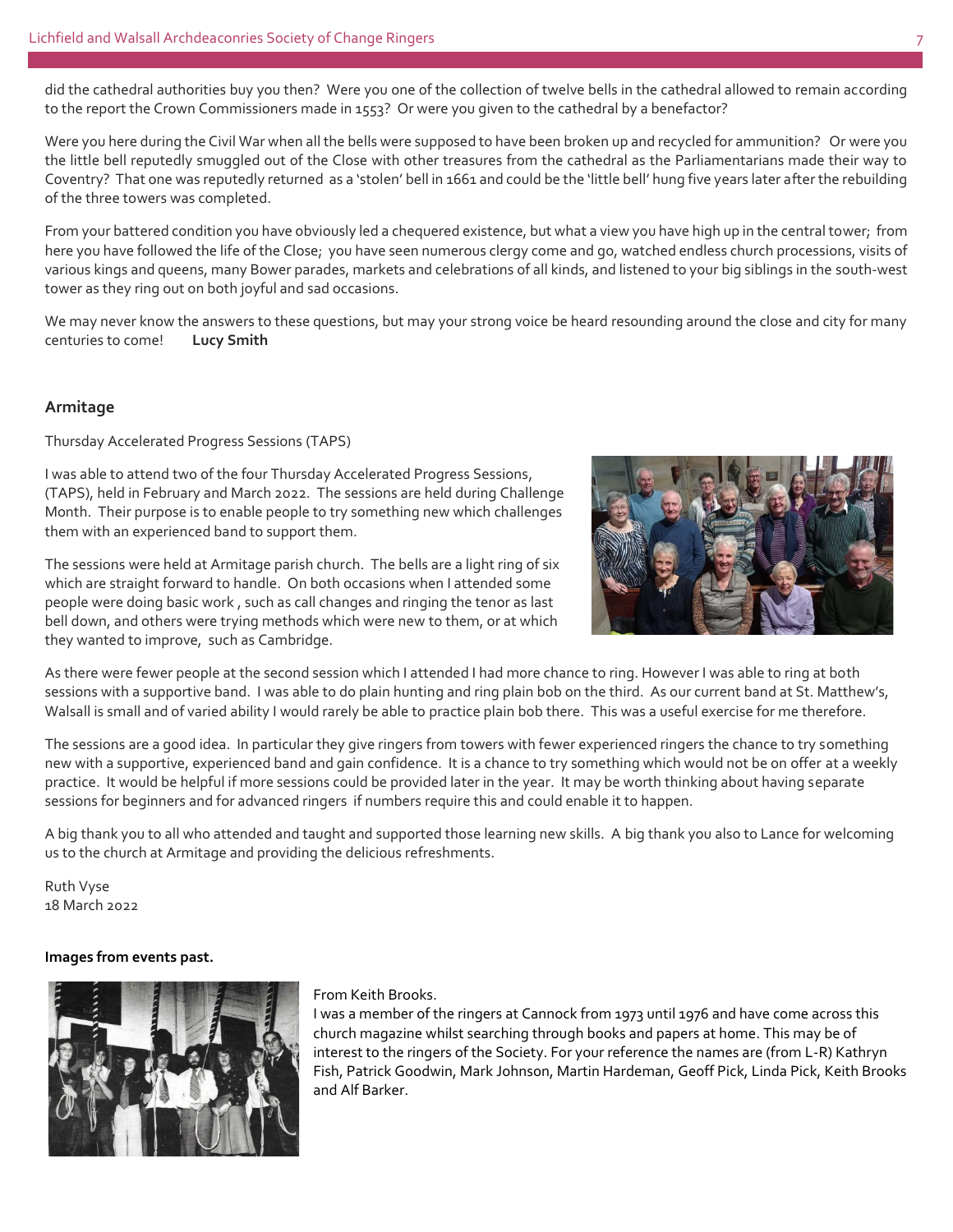An image sent in by Stuart Hutchieson: John Mulvey and Phil Gay sitting in the sun while enjoying some excellent ringing at the National Youth Striking competition, in London, 2016.





Daniel Munday preparing to ring the tenor at Hoar Cross for a wedding in a cooler wetter month. Hopefully the bride wasn't so affected by the weather.

### **March 100 Club winners:**

- 1. £51.00 Lilas Rawling
- 2. £25.50 Penn Tower
- 3. £12.75 Rachel Wheeler
- 4. £12.75 Brenda Harper

### **It's Spring! Time for a maintenance check?**

Hopefully by the time you read this we will be returning to whatever we define as normality. During the last two years ringing has been curtailed and probably we have neglected the usual maintenance checks in our towers. Below are a few points to consider and check for in your tower.

### **On the staircase**

1. Lighting Are all the bulbs lit? Is lighting adequate to prevent a fall? Have you converted to LED yet?

- 2. Handrail Have you a rail? Is it secure?
- 3. Steps Are your treads, whether stone or wood, in good order?

If any of the above need attention discuss with your churchwardens/ clergy. Trips and falls are a major danger.

### **In the Ringing Room**

1. Electrical Gadget All electrical equipment that you plug into a socket needs to be PAT tested annually and a date sticker attached. This includes extension leads. The tower often gets forgotten when the tests are carried out in the rest of the church. This is your church's responsibility so talk to them if your equipment has not been tested. You should not bring in items from home for use in the tower unless they are tested.

2. Fire Extinguishers Again these are often neglected when those in church are inspected. Check the last inspection date on the equipment label, if over a year ago inform the church authorities.

3. Trip Hazards This could be carpet joints, trailing electrical leads, ringing box storage or just poor lighting which needs to be improved.

4. Emergency Lighting An electrician would automatically place an emergency light over an exit door but in a ringing room what is the greatest danger when the main lights go while you are ringing? The danger comes from not being able to catch the rope. Therefore an emergency light needs to be situated to enable ringers to see to catch their rope.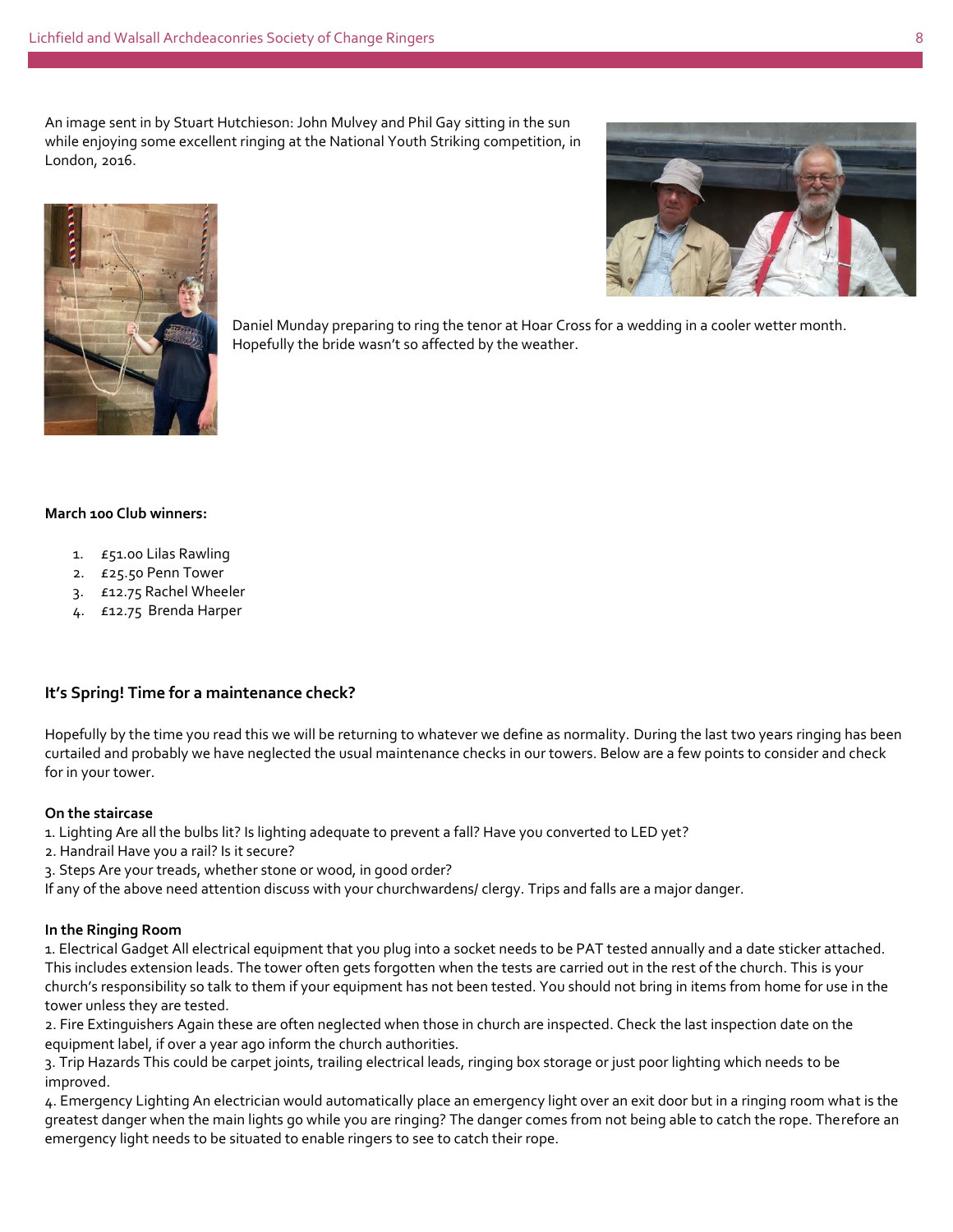### **In the Bells**

1. Tower Roof Look up can you see daylight or is there evidence of water dripping from the roof onto the frame and flooring? Report if there is as over time minor leaks can cause major damage.

2. Louvres Are they securely attached to the stonework? Strong winds can easier dislodge insecure louvres which could fall onto the bells and frame.

Check the wire netting for gaps. Birds can get through the smallest gaps.

3. Framework Bad weather causes stonework to fall. Now is the time to sweep down and clean up the frame and floor under the bells. Clean surfaces lower the risk of accidents.

4. Bell Fittings

a) Stays Are the bolts tight? Nuts often work loose and drop off. If you have hasting stays check the dingler on top of the stay. Is this secure?

b) Bearings Nearly every tower in our area has enclosed bearings. Do not be tempted to force grease into these. Leave well alone. Thousands of pounds of damage is caused by breaking the bearing seals. You will know when you are ringing a bell if there's something wrong with a bearing. Then call in an expert.

c) Clappers Get down under the bells and push upwards on the clapper. If there is a lot of upward movement it probably needs tightening. This is a two-person job. One to tighten the nut, another to hold the clapper again the side of the bell and to check that it crosses the bell in a straight line. Check that there is either a locking nut securing the clapper where the staple comes through the headstock or a split pin through the castle nut. If when pulled again the side of the bells there is a large amount of sideways movement the clapper may need rebushing.

d) Wheels Are all the nuts present and tight on the wheels? Again these do work loose over time. Perhaps they could do with a coat of preservative?

e) Ropes These should of course be checked for wear every few months and moved up and down occasionally to even out wear. f) Sliders Hastings stays will have a shaped metal bar attached to the frameside with which the stay engages. Do not use ordinary grease as a lubricant as it will attract dirt which will make the matter worse. If the stay is fitted correctly this bar should not need lubrication. Old fashion stays and pivot sliders- check for excessive wear.

g) Clock Hammers These should not rest on the bells even when in use. They should be fractionally away from the bell, so that when they strike, they lift away to allowed the bell to vibrate. If they do rest on the bell inform the church to get the firm who service the clock to visit.

h) Ladders to the tower roof. If you have access to the tower roof via a ladder in the bell chamber is this secured safely? Has it got the necessary safety features such as a rail and hoops to comply with H&S legislation? If not report this to the churchwardens, it would be the PCC that would be liable if there was an accident.

### **If there is anything you are worried about please get in touch with me on 07760 367570 or mfjohn1@ntlworld.com John Mulvey Hon. B**

### **Dates for your diary.**

### **May 21st**

Training morning at All Saints, Alrewas 10.00 am to 12.00 noon. These mornings are excellent opportunities to have a go at a new method/skill or build up confidence after the lockdown(s) or put 'bobs' and 'singles' into a familiar method – or more. Experienced ringers are on site to provide support, help and advice. Please let Jean Nixon know what you'd like to do in advance: lwascr01@ntlworld.com

**June 1st and 2nd** the mobile belfry will be at the Stafford show – a great event. The committee is organizing a team to be on site to welcome and respond to queries. Hope to see you there.